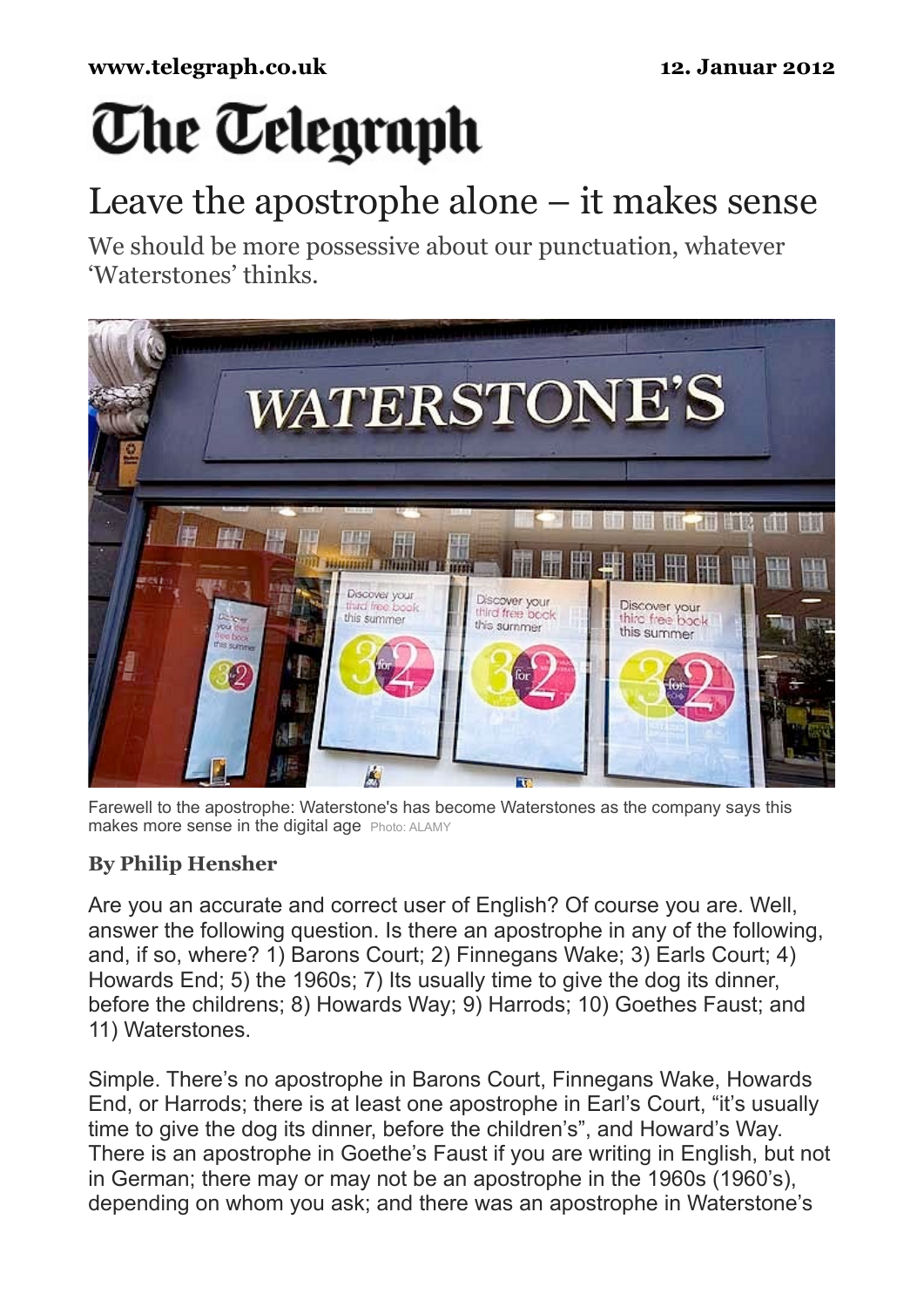### **www.telegraph.co.uk 12. Januar 2012**

until the other day. If you could answer all of those correctly without checking, you are either slightly obsessive or a sub-editor.

When Waterstones (as we must now call it) decided to drop its apostrophe, its new chairman, James Daunt, explained that it was a matter of simplifying the name to suit its digital presence. The internet has introduced us to a large range of new punctuation, in the form of emoticons and irony-signallers, and popularised previously rare points, such as the reverse solidus, or backslash. It has also, however, found other punctuation difficult to deal with. In particular, the apostrophe.

On hearing of Waterstones's (as we must now say) change of heart over its possessive apostrophe, John Richards, chairman of the Apostrophe Protection Society, said: "It's just plain wrong. It's grammatically incorrect. If Sainsbury's and McDonald's can get it right, then why can't Waterstone's?" But in fact, it's not quite as simple as that. Sainsbury's and McDonald's do indeed preserve the apostrophe on their shopfronts. Their websites' URLs, however, are without it. A web address could, I suppose, include an apostrophe. But if it did, it would turn away anyone who thought the shop might be called Sainsburys' or Sainsburys. Better to omit the apostrophe. The general rule about the apostrophe is fairly straightforward. It indicates omitted letters, as in "fo'shizzle" or "huntin', shootin', and fishin' ". The possessive function is shown before the s in the singular – "my wife's hat" – or in plurals that don't involve an s – "my children's criminal records". It comes after the s for regular plurals of nouns – "all the dogs' dinners" and after rare proper nouns ending in s – "I love P D James' (or James's) books". Oh, and there isn't one in the possessive "its", just to trip you up. Occasionally we disagree over the 1960s. Or an author could decide that he's not going to have one in his title, as Forster or Joyce did. And some Underground stations and shops do and some don't. But apart from that it's perfectly straightforward.

The main point of it is to distinguish a plural noun from a possessive. There is a difference between Roald Amundsen, on his way back from the South Pole, saying "I have no more dinner: I'm going to eat the dogs'," and "going to eat the dogs." But it apparently defeats many people. The "greengrocer's apostrophe", in which vegetables are labelled "carrot's", "pea's" and "potato's" has spread and spread, to the point where some people evidently believe that an apostrophe is what comes before a final s.

It's not just a problem in English, either. Bastian Sick, in his delightful series of grammar-maven books about German usage, "Der Dativ ist dem Genitiv sein Tod", or "The Dative is the Death of the Genitive", has described the spread of the apostrophe. The German language has a perfectly good possessive which goes with a personal pronoun, like this: "Gib mir Claudias Buch", no apostrophe. Under the influence of the English, Germans have in recent